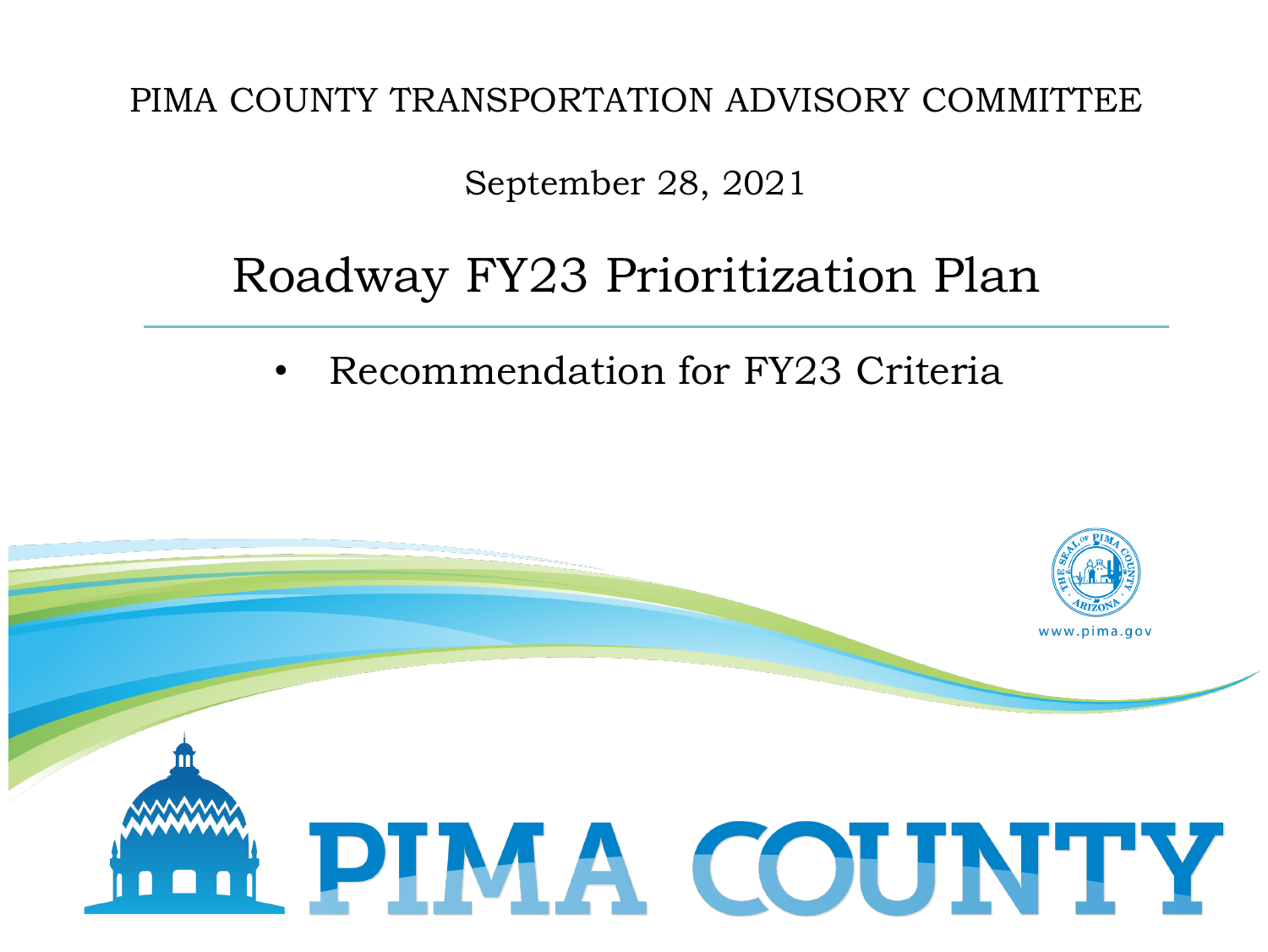

# Proposed FY23 Road List Schedule

| <b>PCTAC Subcommittee Criteria Review</b> | September - November |
|-------------------------------------------|----------------------|
| <b>PCTAC Approval of Criteria</b>         | December             |
| <b>Run Final Scenarios</b>                | January              |
| <b>Prepare Bid Packages</b>               | February - April     |
| <b>Publish Road Lists</b>                 | <b>End of April</b>  |
| <b>FY22 Bid Packages to Procurement</b>   | May - July           |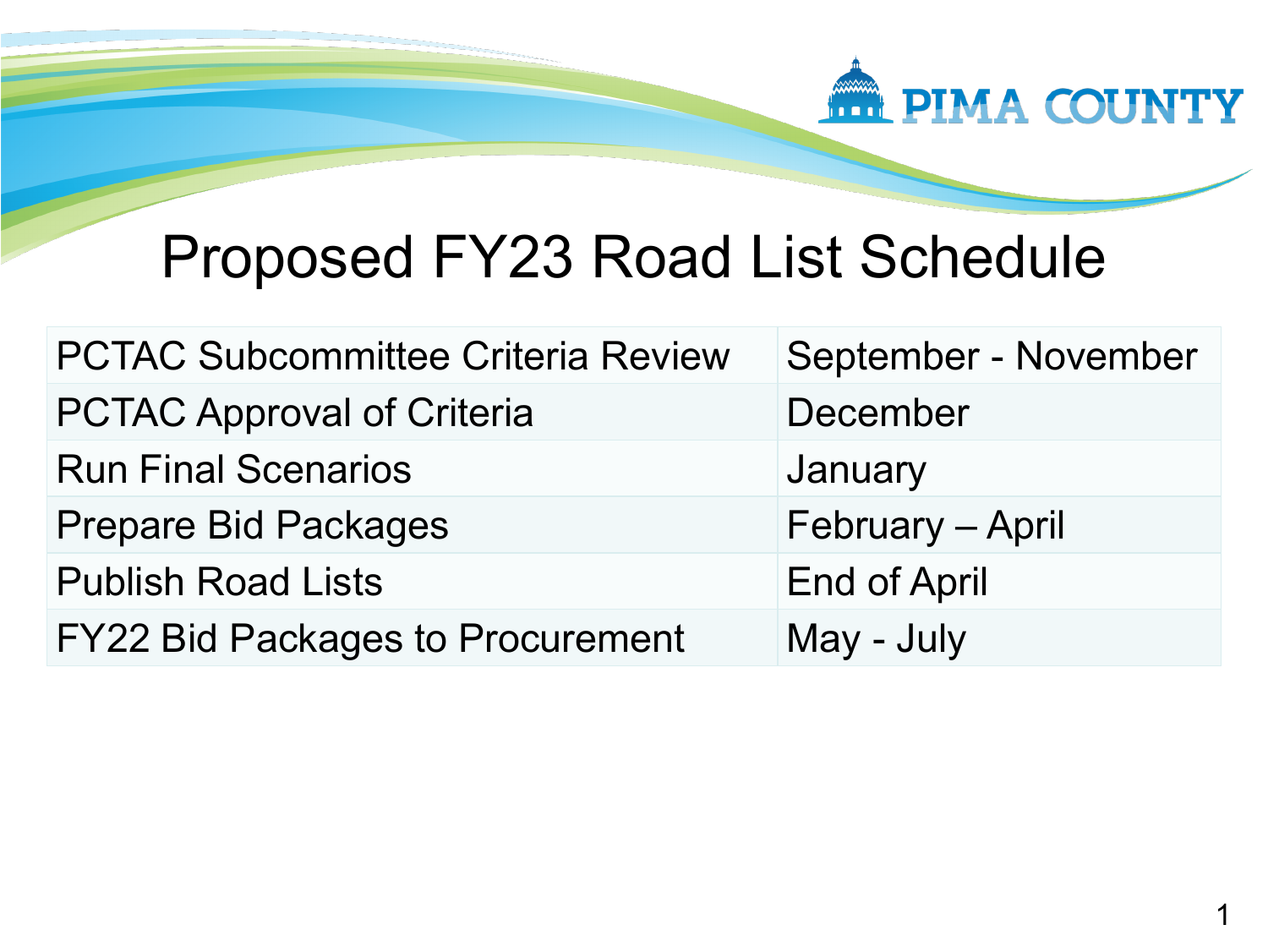

#### Staff Recommendations for FY23 Criteria:

- $\Box$  Update Budget split from 58% for Locals and 42% for Arterial-Collectors to 50% for Locals and 50% for Arterial-Collectors based on the current inventory of road area
- □ Continue with the Worst-First methodology for Locals approved 12/2019; including the flexibility to include a Minor Collector when developing a subdivision bid package if the Minor Collector is not selected for treatment in the Arterial-Collector scenario (approved in September 2020)
- □ Continue with Arterial-Collector criteria approved 4/2019: Generate a road list using StreetSaver algorithms maximizing value, and allow DOT staff to adjust and generate final roads list selection through:

o Minimizing mobilization cost by strategic grouping

o Minimizing fragmentation of work along arterial-collector roadway segments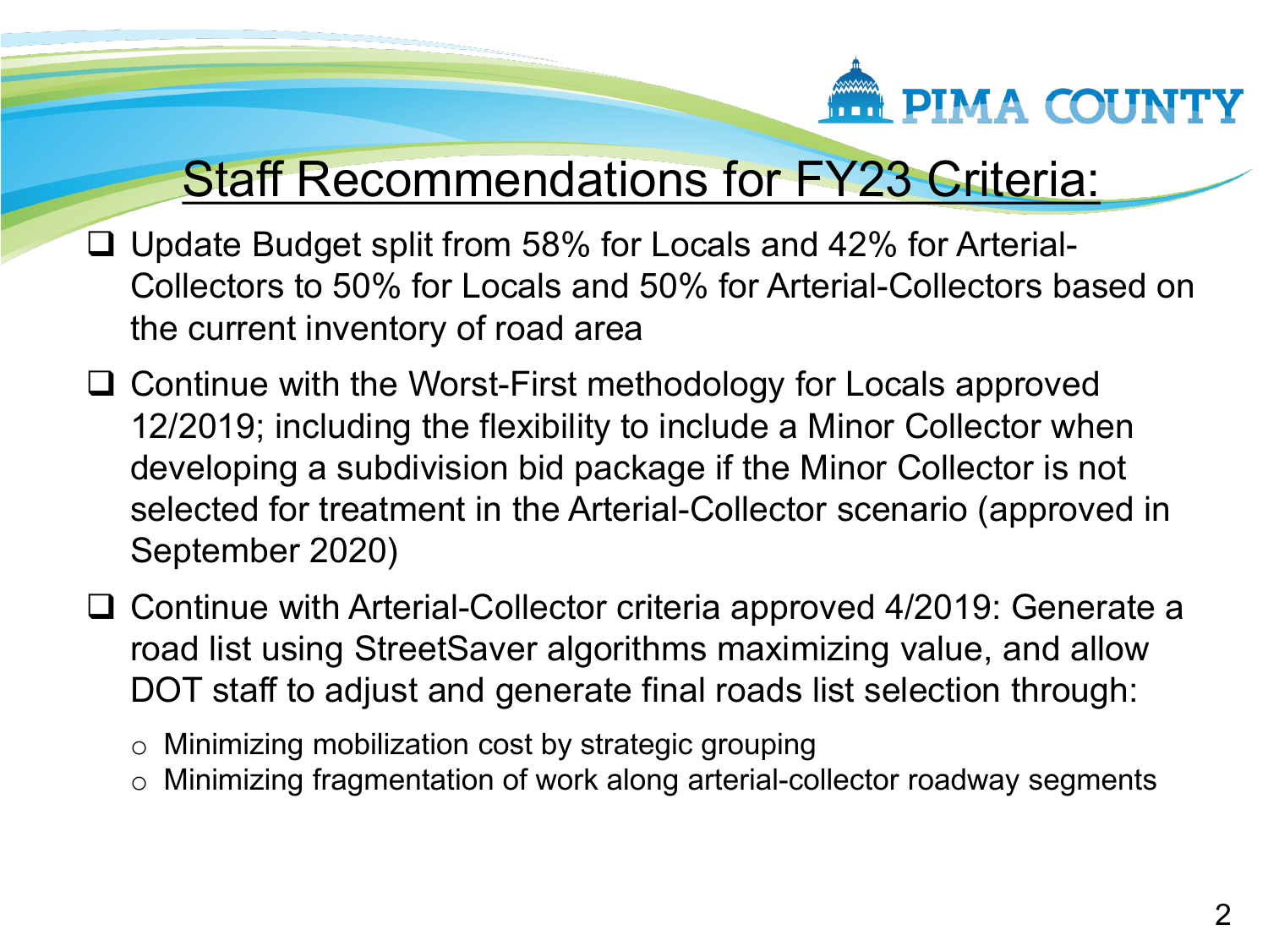

## FY23 Ending PCI



FY23 Ending PCI Locals  $= 77$ Arterial-Collectors = 75